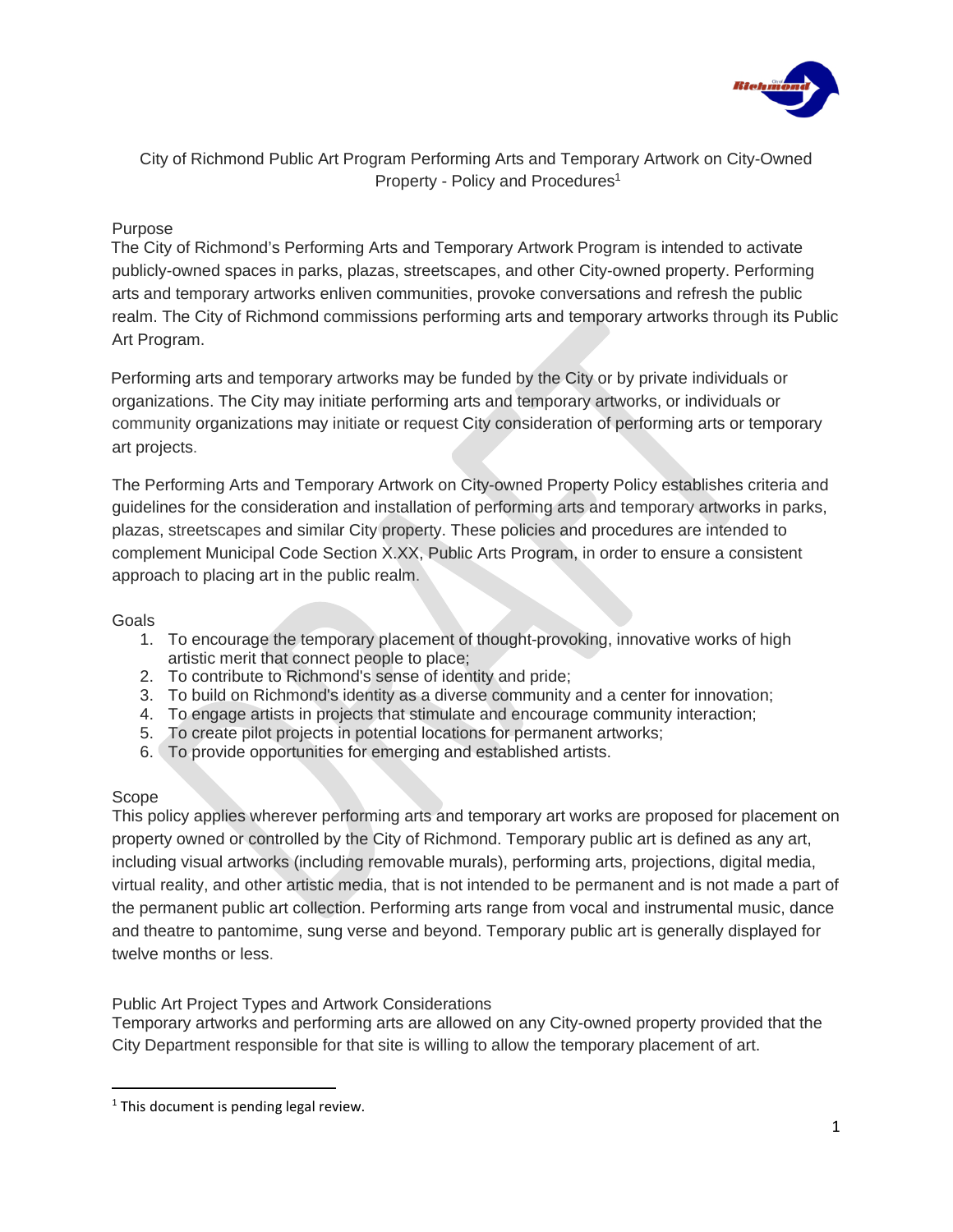

Temporary art may include display of existing works of art as well as artworks and art experiences, including performing arts, that are created specifically for the site.

All approaches and media for public art will be considered. These include, but are not limited to artworks that consist of or include sculpture, light, social practice/community art, performing arts, sound, projection art and other artistic media.

Physical artworks must be constructed to withstand outdoor placement during the City-designated display period. Temporary artworks and experiences, such as performing arts, must not create a nuisance in the community where the artwork is proposed, especially when employing light or sound. Artwork must not present any public safety hazards or violate City laws or codes. Physical artwork selected for temporary placement may require stamped engineering drawings and permits and have specific insurance requirements, and environmental review may be required. All temporary artworks must be removed by the artist, who must restore the site to its original condition upon completion of the display.

#### Procedures and Program Management

The Public Art Program may include the commission of City-funded performing arts and temporary artwork projects in its Annual Public Art Work Plan. A project description may be developed that includes the proposed location/s and goal of the commission and artist selection methods. The Public Art Program may issue an RFP to solicit artists to develop original project proposals or submit artworks to be placed on loan and may enter into a contract with the artist that includes the artist's cost for design, fabrication, installation, maintenance and de-installation of commissioned temporary artwork created for the Program; or a fee for the loan and maintenance of pre-existing artworks.

The City may contract for the services of guest curators or non-profit arts organizations to select and curate performing arts and temporary artworks. When a contracted arts organization or curator is chosen by the City to implement the performing arts or temporary artworks, the City's Arts and Culture staff must be represented in the artist selection process as well as on the project team that reviews design development and implementation. Projects implemented by the Arts and Culture division or by a partner organization may be selected through an open Request for Proposal (RFP) process, limited invitation or by a curatorial process that invites artist proposals. The City will employ its list of available sites for soliciting proposals. The RFP or invitation typically will indicate the available sites for art placement, the duration of the display, and the City's requirements for insurance, liability, safety, etc.

At its discretion, the Arts and Culture staff may convene a panel to review proposals.

Projects proposed by individuals or arts organizations will be evaluated by Arts and Culture staff for compliance with City standards and requirements and consistency with the Public Art Master Plan and overall program goals. Where appropriate, Arts and Culture staff may convene a review panel and/or forward the proposal to the Public Art Advisory Committee for recommendation and Richmond Arts and Culture Commission for approval.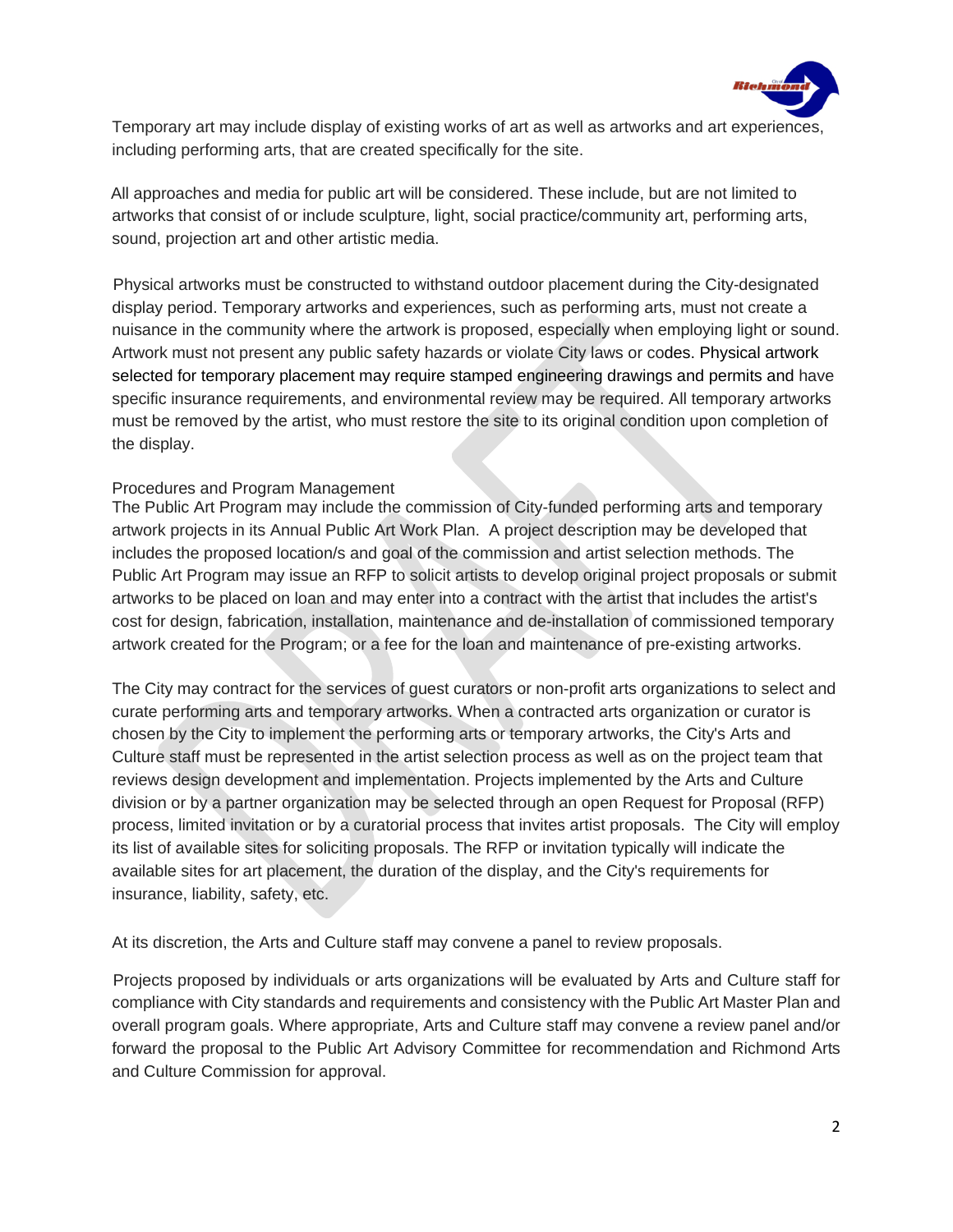

Artists or commissioning organizations submitting artwork for consideration shall submit the following information:

- Artist's resume
- A minimum of two photographs of the work, if applicable
- A written narrative describing the artwork
- In the case of physical artworks, a description of the construction materials and methods of fabrication and anchoring details

Selection criteria will be defined in advance by the Public Art Program based on the goals articulated in the annual Public Art Work Plan. In general, selection criteria will include:

- Artistic merit
- Appropriateness to site and goals articulated for the project
- Community engagement
- Feasibility and durability
- Compliance with City codes

For performing arts projects specifically, selection criteria will include:

- Artistic & Professional Quality Individual or art organizations' art and cultural work demonstrates high quality or promise through its artistic history and accomplishments
- Quality of Proposed Project Project goals and processes are clearly defined, demonstrate originality, clarity and depth of concepts.
- Cultural Equity Impact Demonstrated ability of the applicant to support Richmond's diverse cultural traditions and values, including capacity to support the City's underserved communities.
- Community Impact -The proposed public presentation is appropriate to the project goals and feasible in its potential to share the work with a defined Richmond audience.

The Richmond Arts and Culture Commission will review and approve, deny, or suggest revisions to performing arts and temporary artwork proposals. For acceptance of projects that are funded through the Public Art Projects Account over \$10,000, the Arts and Culture Commission shall approve the proposal, and forward a recommendation to the City Council for approval. Temporary and Performing Arts based projects of less than 24-hour duration may be reviewed and approved at staff level.

Acceptance Conditions

- 1. The City reserves the right to manage its own property including the removal of the artwork, for reasons that include but are not limited to artwork that poses a public safety risk, has been left on City property beyond the agreed terms, or is damaged beyond repair.
- 2. If an artwork is not completed within the timeline originally approved by the Richmond Arts and Culture Commission, or if changes in content, materials, form, presentation, or financing of the artwork occur, the artwork must be reviewed again by the Arts and Culture Manager and Richmond Arts and Culture Commission
- 3. In accepting a temporary artwork, the City of Richmond requires that the responsible parties enter into an agreement for the duration of the display that outlines the maintenance responsibilities and agreement to remove the work at the agreed upon conclusion of the display, leaving the site in its original condition or better.
- 4. Neither the Richmond Arts and Culture Commission, nor the City of Richmond, nor any of its